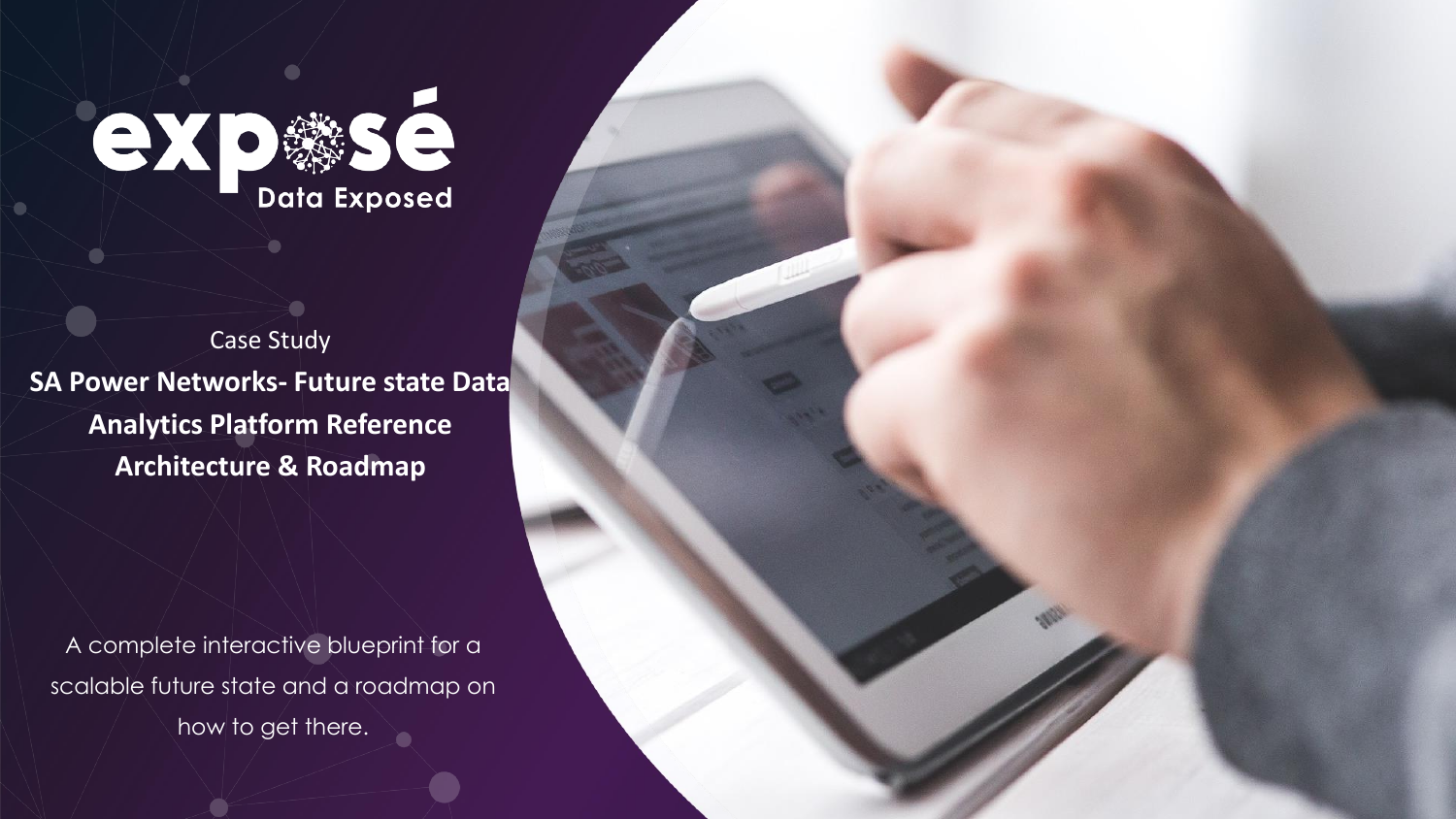## Case Study

# **SA Power Networks - Future state Data Analytics Platform Reference Architecture & Roadmap**

*A complete interactive blueprint for a scalable future state and a roadmap on how to get there.*

Our large utility customer, a heavy user of SAP ERP and other SAP technologies and services, needed a responsive and flexible platform that could satisfy the existing and sometimes conventional data analytics workloads. At the same time, also provide the scale and services needed for many of the medium to longer-term data analytic aspirations throughout the business.

It is a large and complex organisation with a vast number of varied data related goals, ranging from small exploratory workloads, conventional reporting, large and sophisticated real-time data workloads originating from potentially thousands of devices in the field, neural networks and deep learning workloads, to everything in between.

Reliance on cost-effective and reliable electricity, while satisfying an increasingly socially conscious user base, has never been more important. These realities are increasing the need to truly understand the network, which means access to data fast, through appropriate tools. One example could be the need to understand the impact of emerging technologies such as solar panels, virtual power plants, connected homes and appliances, smart streetlights, etc. on the network.

Simply provisioning fragmented services in a cloud platform provider, without understanding a horizon state, and some pragmatic guardrails would have created a free for all and a potentially hard to manage data ecosystem, while not realizing the stated goals.

Exposé has, over the past four years, developed a unique work package to help customers understand where they are today, create an informed future horizon state and sensible paths on how to get there. While at the same time, ensuring that a robust and scalable data ecosystem evolves.

Exposé started our customer's Data Analytics Platform journey by focussing almost exclusively on business outcomes and the user stories that exist throughout the business (from priority requirements through to aspirational ideas and statements). This focus helped us understand and develop the modular patterns needed to satisfy the potentially infinite number of business outcomes. Then the technologies required to serve these patterns.

What emerged is a unique interactive visual analytic, which is a living tool that will continue to evolve as projects are implemented, and technologies are endorsed. It allows our customer to understand not only the technical blueprints needed across the organisation for their Data Analytics Platform but also how pervasive the technologies, patterns and user outcomes are; which helps planners and architects plan projects and initiatives.

## **Problem. Solved. Business Benefits.**

- Planners and architects can quickly see how **pervasive** the patterns and technologies underpinning a business outcome will be, thereby allowing them to understand whether the delivery of the specific business outcome is a **good investment**.
- Each solution reuses previously enabled patterns and technologies or enables new patterns and technologies, thereby **maturing the solution towards the horizon state**.
- It **reinforces sound architectural principles and guardrails**, thereby ensuring the platform evolves sensibly and cost-effectively, does not become a free for all with each solution brought online contributing to a broader set of outcomes.
- **Sprawl is avoided**, which inevitably leads to massive **cost savings**.
- A **fragmented data ecosystem is avoided** as each solution leverages past solutions and contributes their unique extensions.
- The maturing data ecosystem and modular nature of the reference architecture **reinforce pragmatic governance** that can contribute to existing or evolving governance frameworks.
- The fact that each solution leverages past solutions and contributes their unique extensions means that the **speed of solution delivery** is expedited and the cost of delivery is minimised.

## **Azure ● Power Platform ● SAP ● SAP Analytic Cloud**